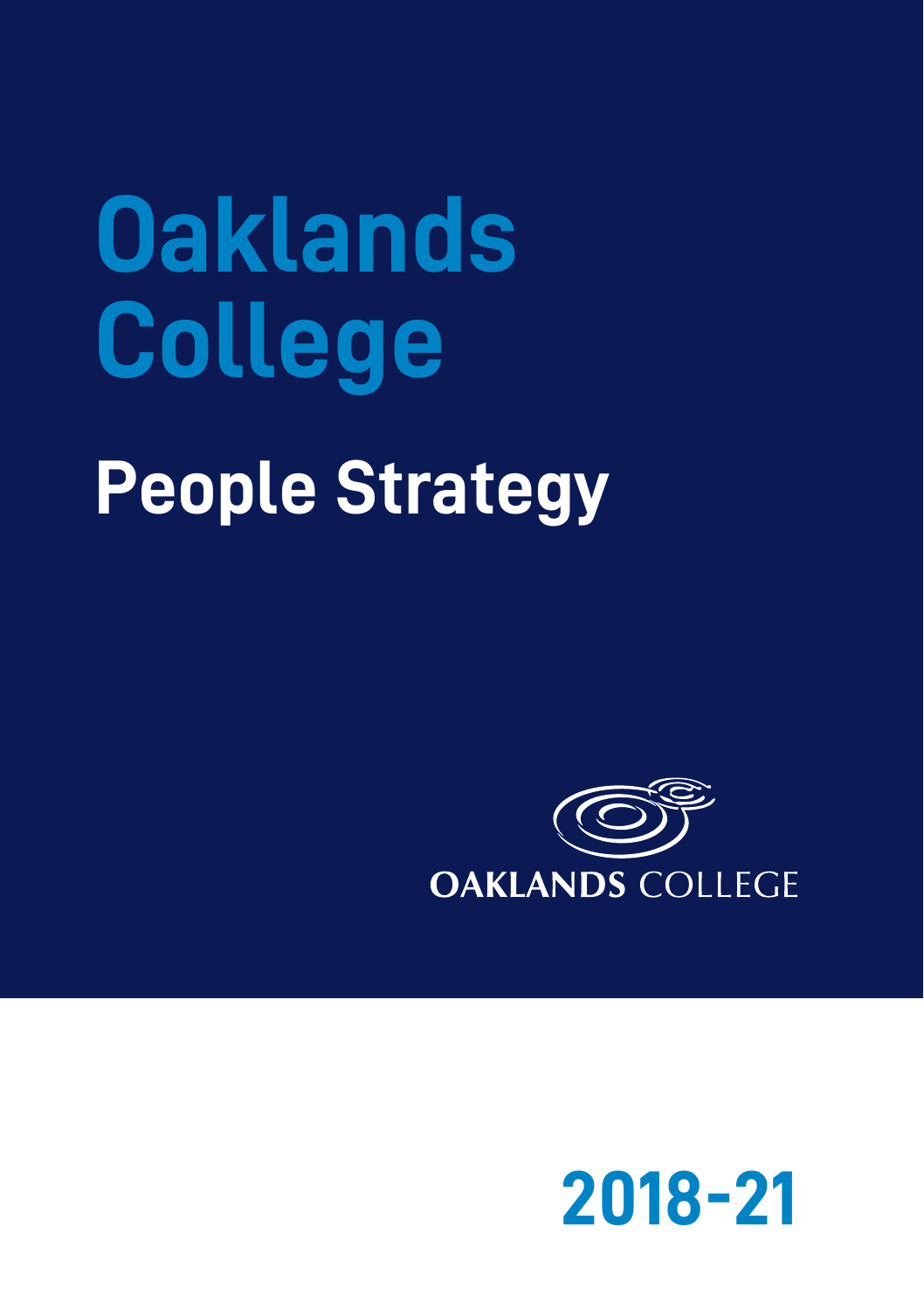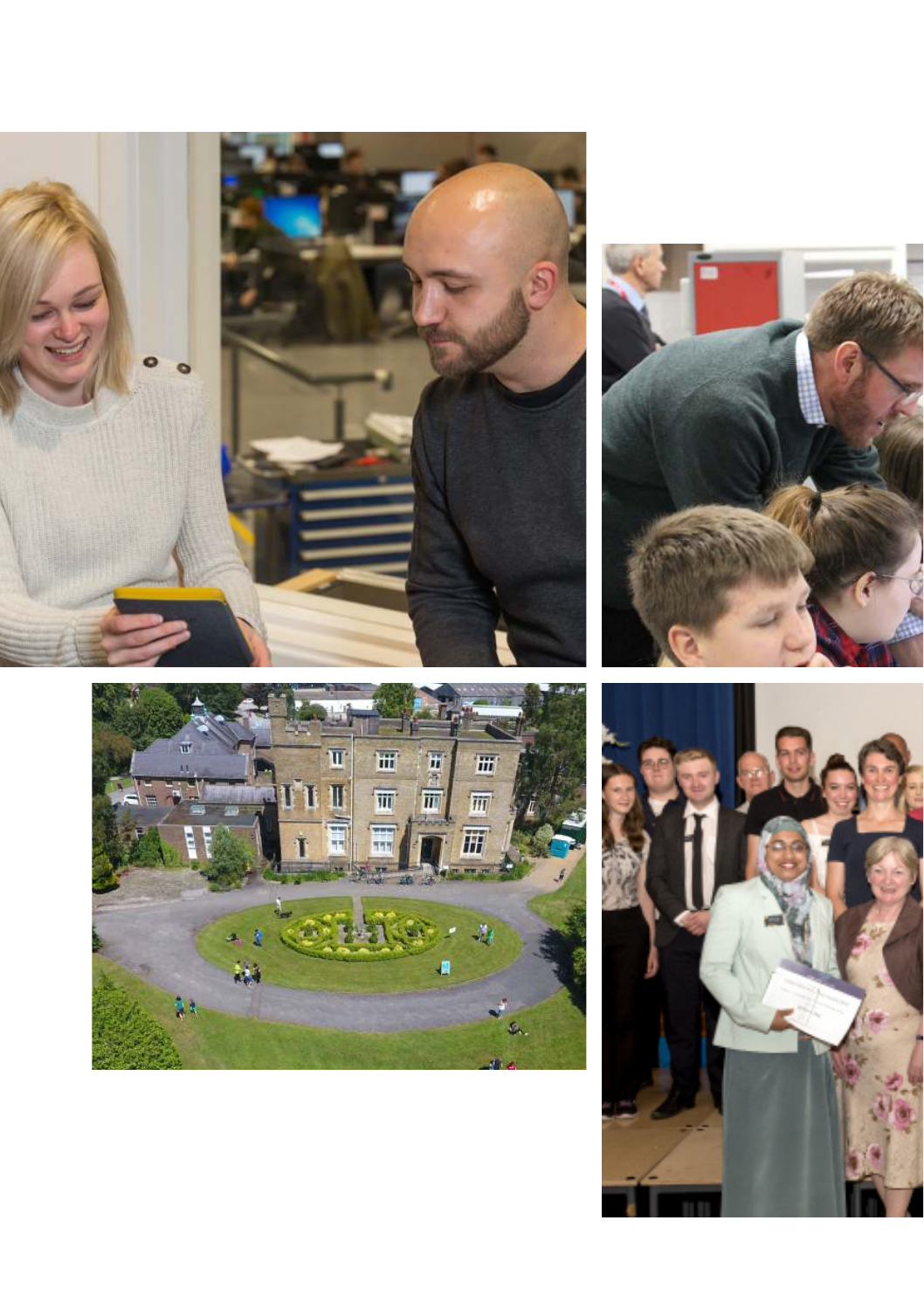



# **Contents**

| Foreword |                                               | 5  |
|----------|-----------------------------------------------|----|
| 1.       | Our mission                                   | 6  |
| 1.1.     | Our vision 6                                  |    |
| 1.2.     | College values and culture                    | 7  |
| 2.       | Purpose of the People Strategy                | 8  |
| 3.       | <b>Strategic Aims</b>                         | 10 |
| 3.1.     | Attract                                       | 10 |
| 3.2.     | Develop                                       | 11 |
| 3.3.     | Excellence in leadership and management<br>12 |    |
| 3.4.     | Healthy working environment                   | 13 |
| 4.       | Delivering the People Strategy                | 14 |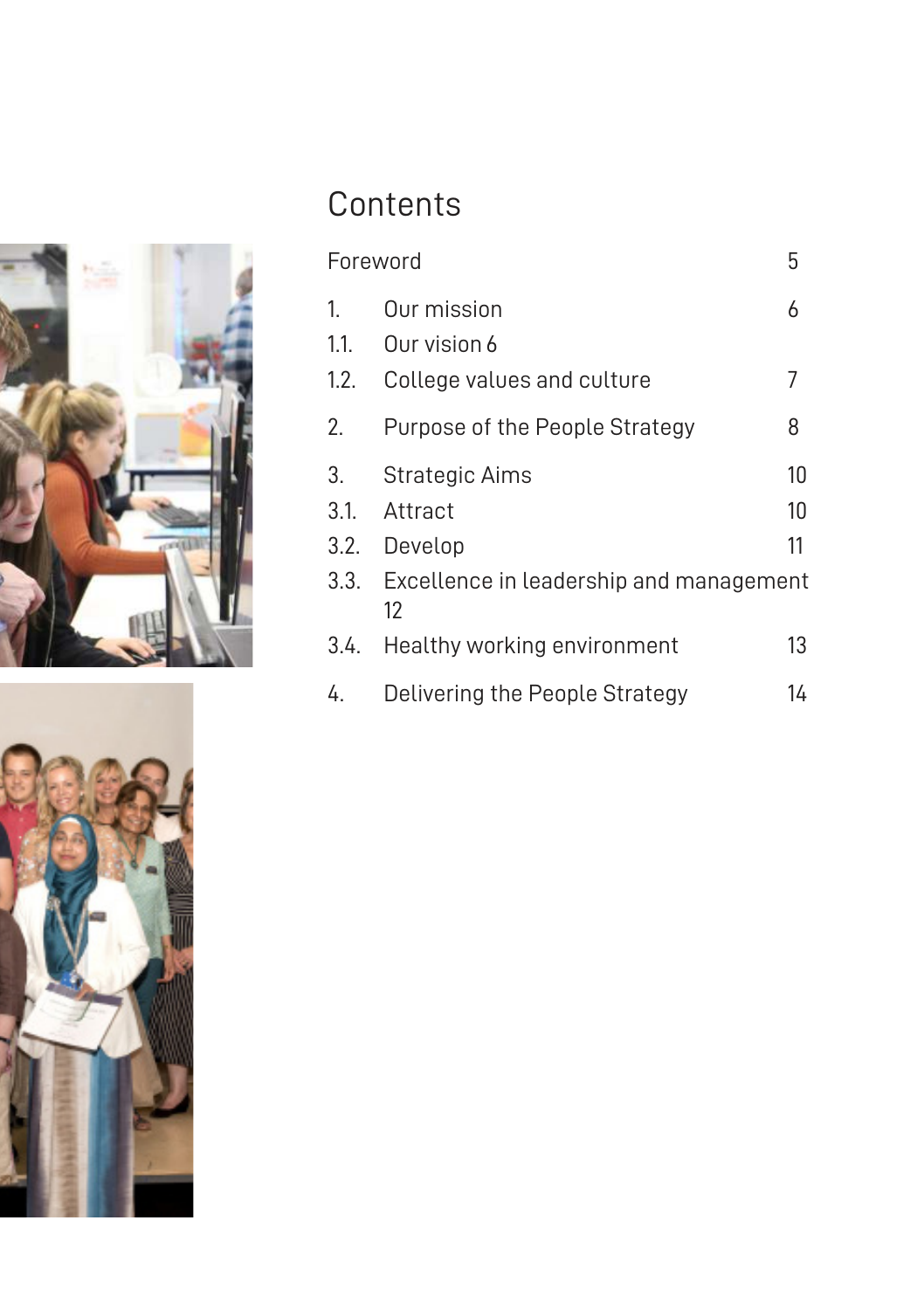



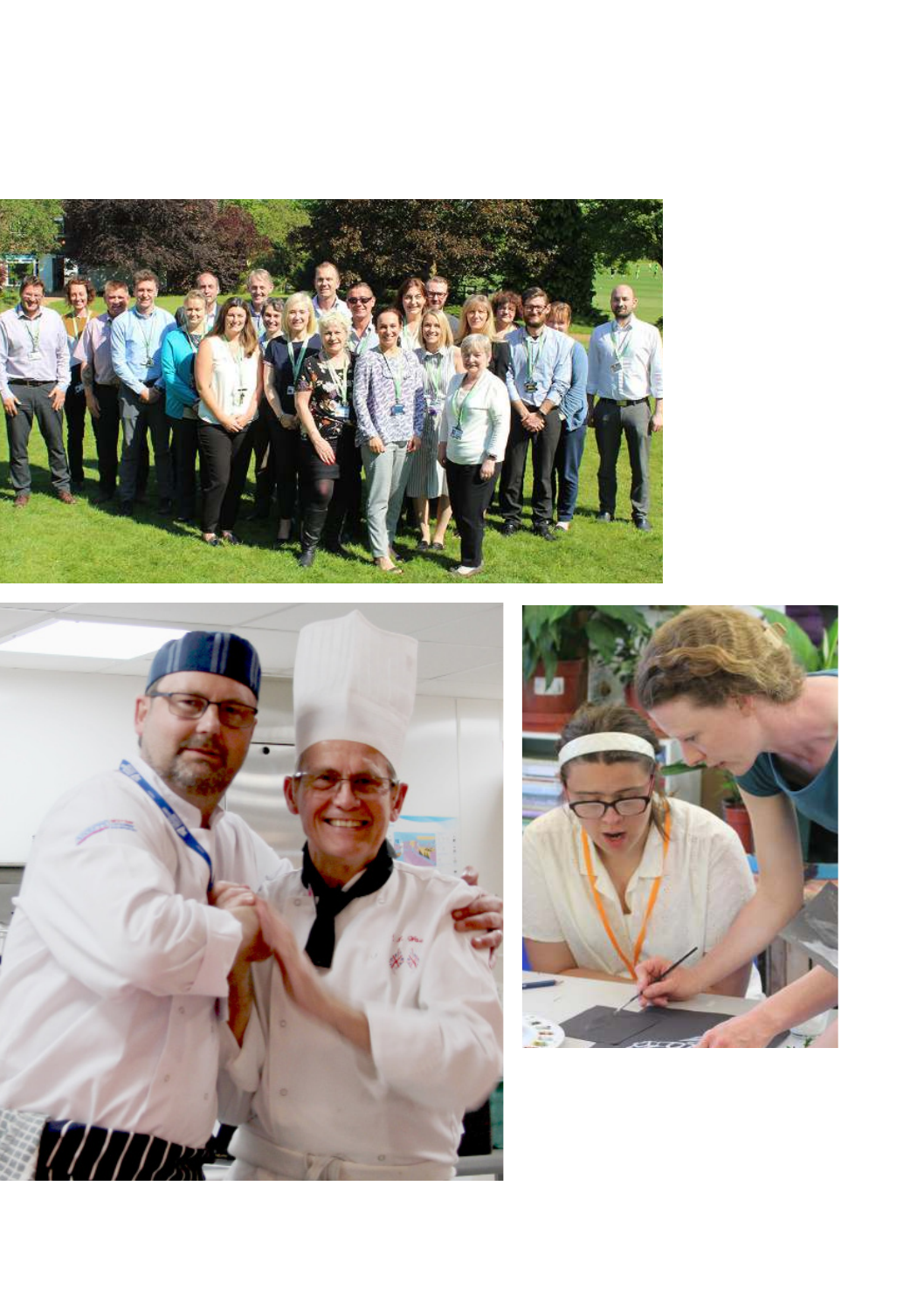# Foreword

#### from Ronnie Davidson, Director of HR and Staff Development

Attracting and retaining talented staff, offering learning, development and career opportunities for all who play a part in achieving our vision and realising our strategic ambitions are fundamental to this strategy.

Our strategic plan focuses on providing staff with the support, development, infrastructure and environment to deliver College ambitions, further grow our reputation and enhance our position as a destination of choice for the very best staff.



Our strategy will create an inclusive culture where our people feel engaged, valued, developed and supported. The strategy outlines an ambition to enhance the student experience where everything we do is efficient, effective and professional.

We will be a centre of excellence, both for our students and for our people. To achieve this we will work together as a team to improve customer service and staff engagement, so that we are an efficient College that's ready for the future external challenges.

As one of the largest local employers we need to continue to take up the challenge of making a contribution to our local community. To employ locally, to improve access to employment and to inspire our young people is an opportunity for growth. This strategy outlines a clear roadmap and ambition to take on this challenge.

We will continue to create and maintain an environment that attracts and retains the best staff and has in place the conditions and structures to enable all of our staff to fulfill their career ambitions in a College that is not only 'right' for them, but also challenges them and supports their development.

Four overarching themes, will underpin the strategy - Attract, Develop, Leadership and Well-being, which are embedded in each key theme to underpin our strategic aims and College Values.

Our staff want to succeed and the College will work with them to achieve their objectives in a progressive, collaborative and healthy working environment.

#### Ronnie Davidson Director of HR and Staff Development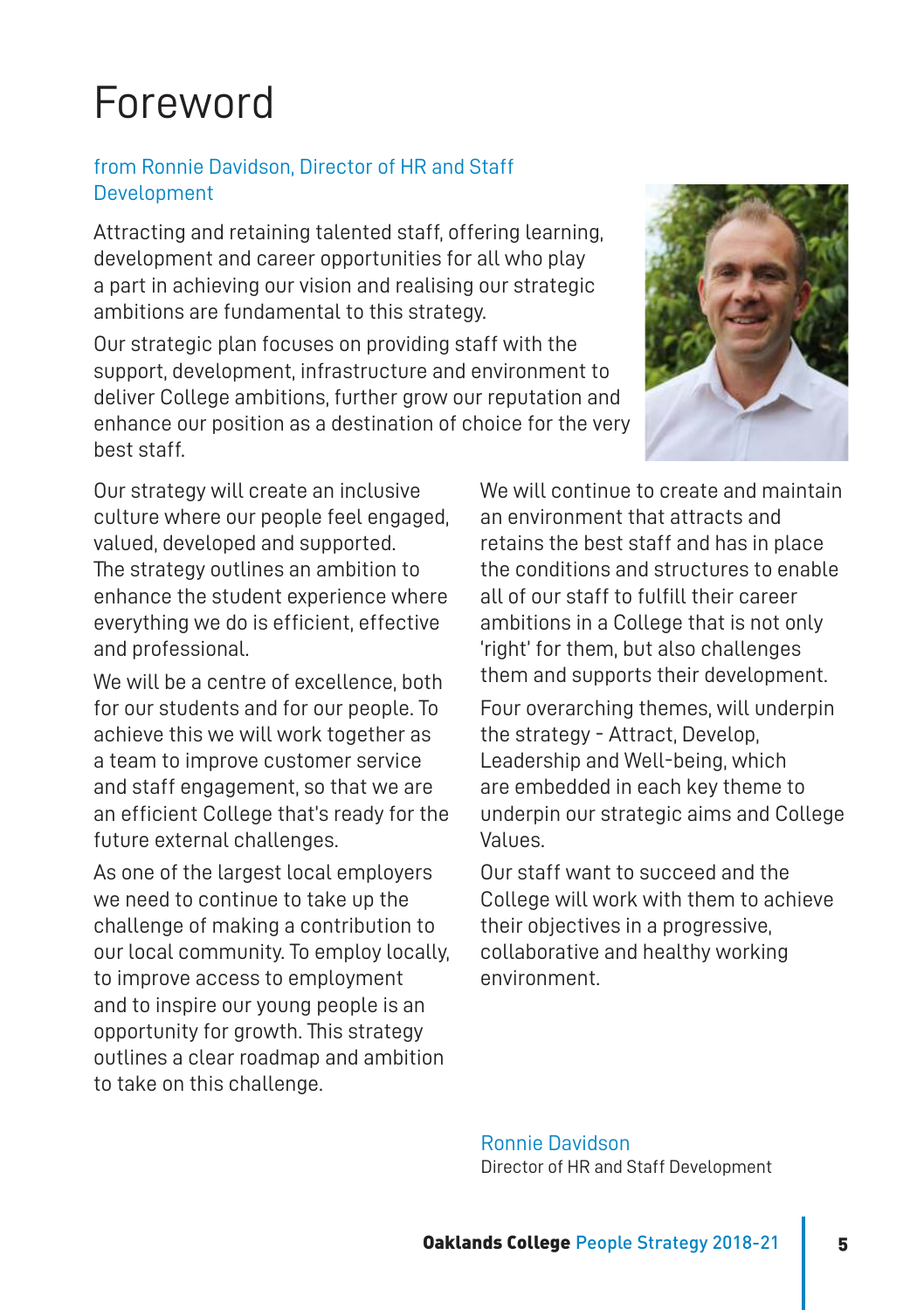## 1. Our mission - to realise the potential of our communities

## 11 Our vision

An amazing experience with outstanding learning so you are ready to take on the world.

1. Talented and valued workforce

A challenging but supportive culture where everyone takes ownership of the mission, vision and values of the College.

2. High quality responsive curriculum offer

Responding to change, listening and reacting, focus on specialism, focus on successes, focus on individuals, focus on quality improvement.

3. Financial sustainability

Ensure that the income received in year is supporting existing students. Enable the build up of funds to support continued improvement in the College. New and flexible curriculum delivery models exceeding minimum contribution levels.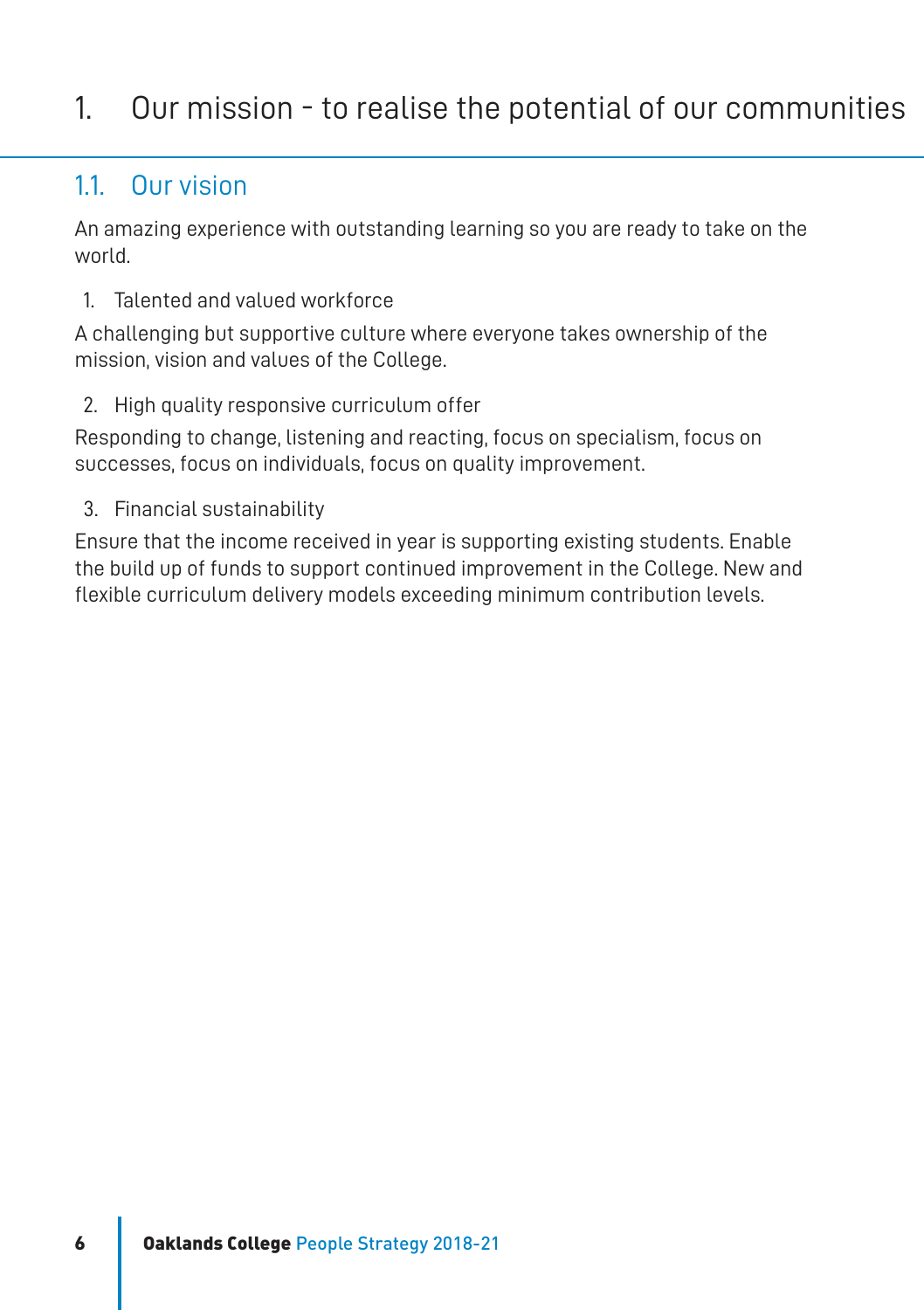## 1.2. College values and culture

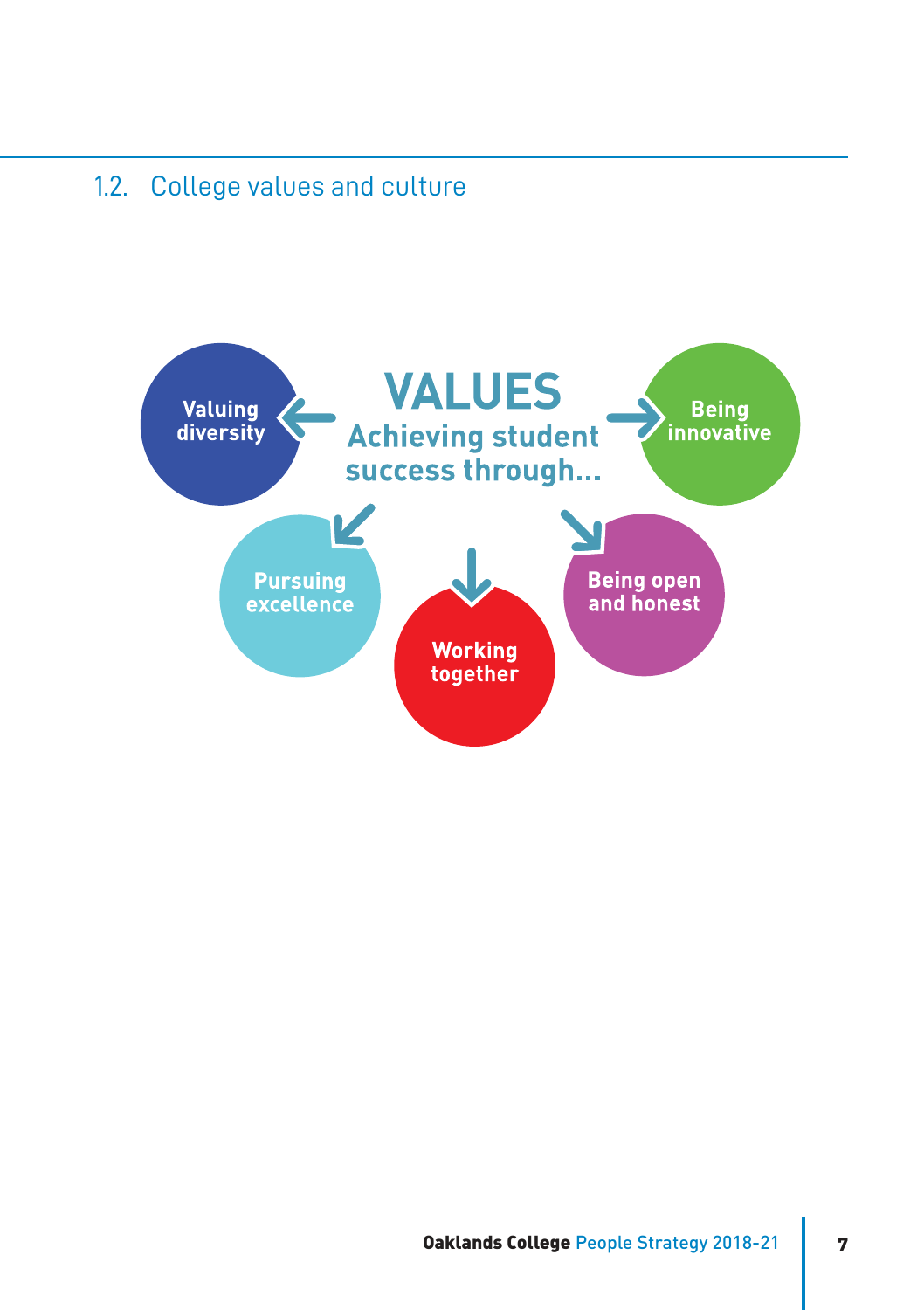## 2. Purpose of the People Strategy

Our People Strategy sets out four inter-related strategic aims, which will support the delivery of our overall strategic priorities and will further embed our values and behaviours.

Our Aims - we will:

- 1. Attract and recruit the best staff to enhance the student experience
- 2. Develop and support our staff to fulfil their potential and meet their career aspirations
- 3. Promote excellent leadership and management
- 4. Create and maintain a progressive, collaborative and healthy working environment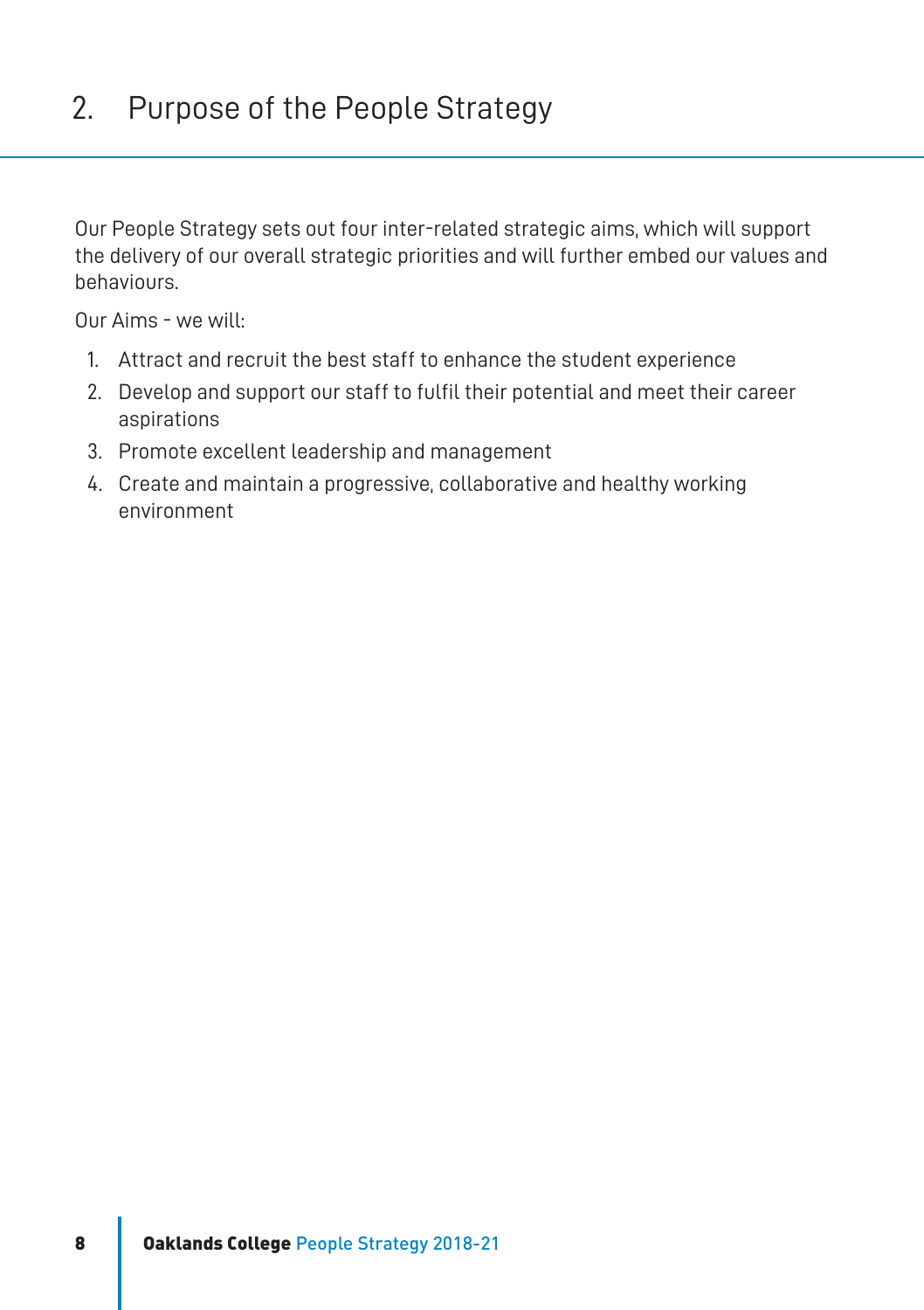





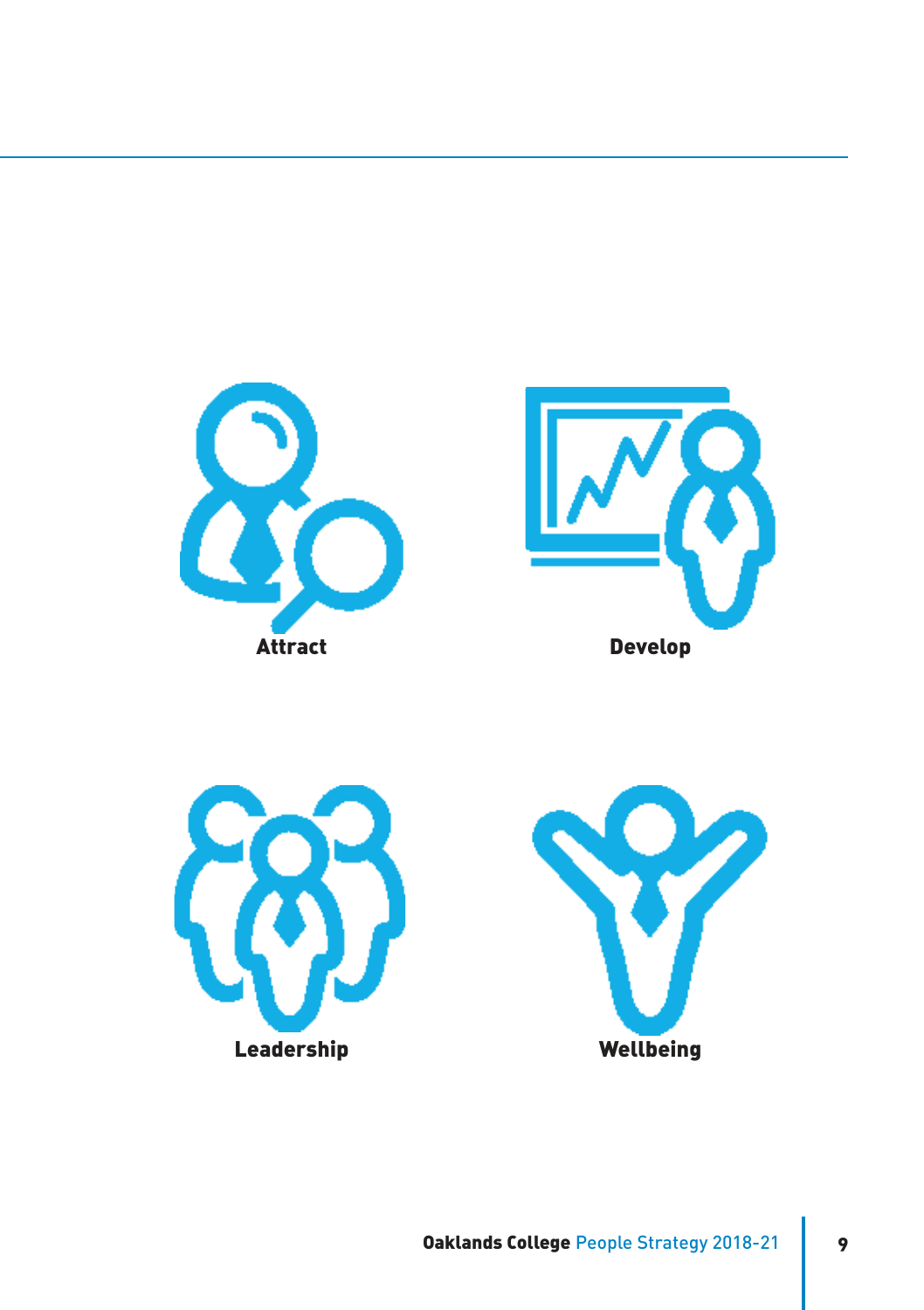## 3. Strategic Aims

## 3.1. Attract



Aim: Recruiting the best staff is a key driver of future success of the College. Oaklands aspires to be a leading College that is locally and nationally significant. To achieve this ambition we must continue to attract talented and capable staff in both Curriculum and Quality & Resources areas.

## **Strategic Objectives**

#### **We will:**

- Develop our employer reputation to further enhance our overall local standing
- Ensure through the workforce planning process that we clearly identify the roles required for the future and develop targeted campaigns to recruit to them
- Develop our recruitment processes and practices to ensure they are flexible and innovative
- Understand the local recruitment market and develop partnerships to enable us to attract the best talent from local areas

- Number of staff and applicants attracted to advertised positions
- Vast majority of our posts filled first time with the right calibre of staff
- Applicant profile demonstrating increased national reach
- Increase in the diversity profile of applicants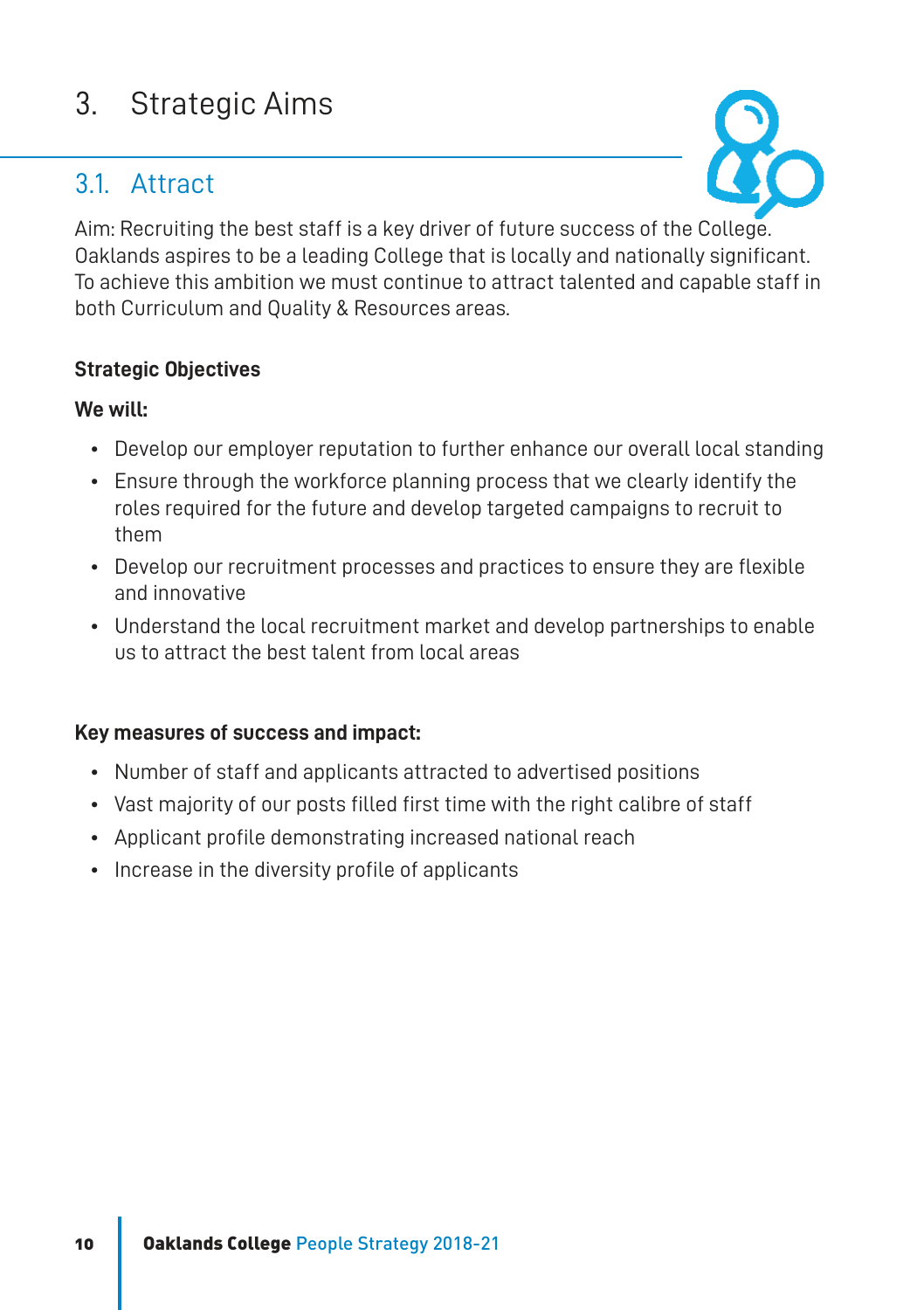## 3.2. Develop



Aim: The core strength of the College is its people. Training, developing and supporting our staff to achieve their career ambitions and the strategic goals of the College is crucial.

## **Strategic Objectives**

#### **We will:**

- Design, develop and commission relevant development programmes that meet the needs of our staff as well as proactively responding to the College's priorities
- Identify, spread and adopt excellent teaching, administrative and professional skills
- Ensure staff at all levels and in all disciplines across the College are supported and developed through effective development reviews and career planning
- Through the setting of clear expectations and provision of excellent support, we will continue to grow and develop our own excellent Curriculum and Quality & Resources staff
- Ensure that our staff are clear about what is expected of them and their role as advocates of our College
- Develop a culture and mindset of continuous improvement with our Curriculum and Quality & Resources staff

- Staff are clear about what is expected of them (as evidenced by our appraisal processes and staff survey)
- All of our staff have a meaningful annual appraisal
- Increased number of staff mentoring and supporting internal colleagues
- Number of staff achieving formal advanced teaching qualifications, accreditation through local/national schemes or national teaching awards and progressing through the College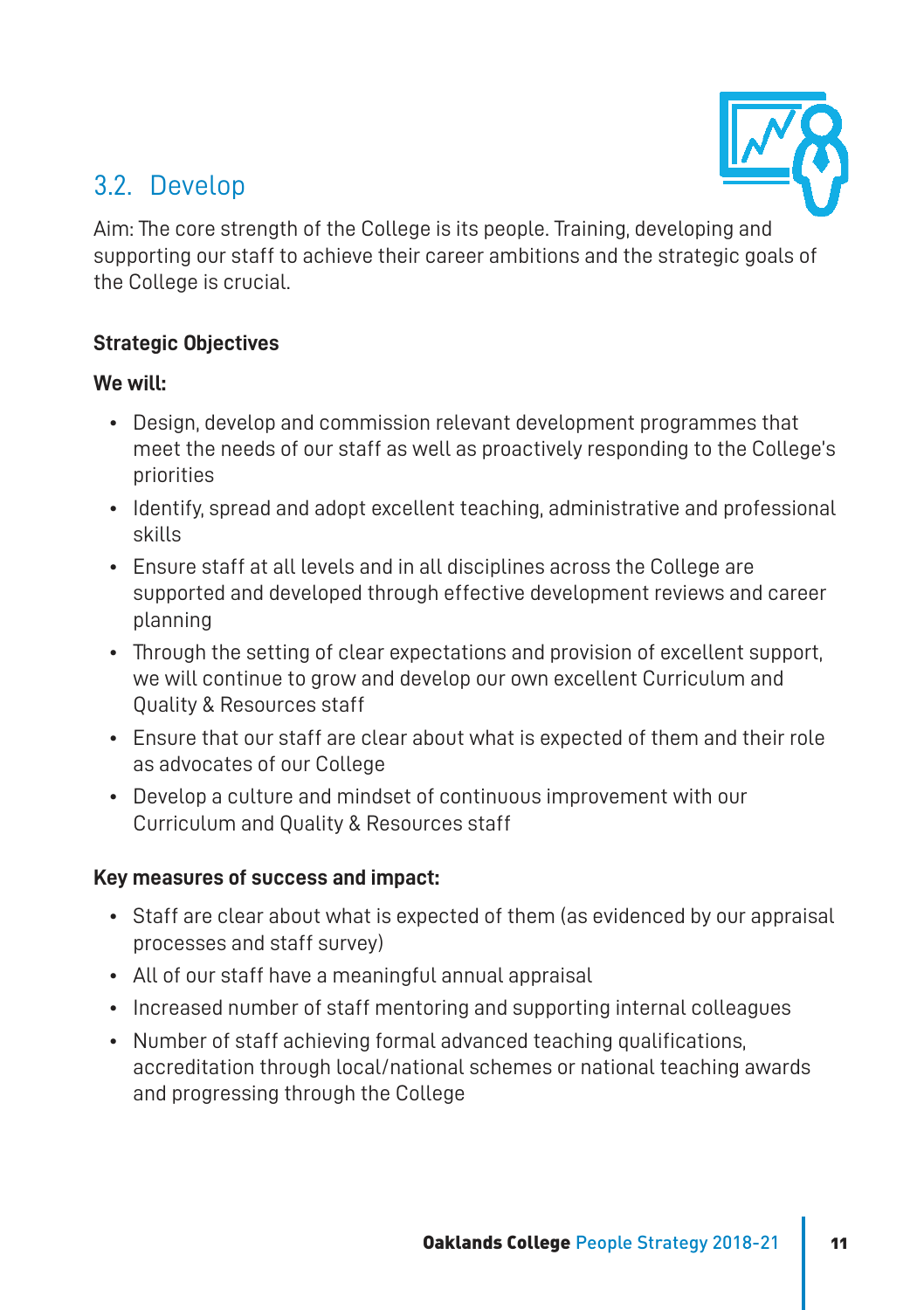

## 3.3. Excellence in leadership and management

Aim: Our team of leaders and managers will create an environment where our staff and students achieve success. As a result, the College continues to grow and meet our strategic priorities in teaching and engagement.

## **Strategic Objectives**

#### **We will:**

- Ensure that all leaders and managers are aware of their key responsibilities, have the capacity to fulfil them and have their performance reviewed and recognised
- Collaborate and learn from best practice initiatives and adapt our approach to leadership and management as a result
- Develop our Curriculum and Quality & Resources staff to become leaders in their discipline and beyond and also ensure we have succession plans in place to be able to replenish and refresh our staffing profile when required
- Continually support our Curriculum staff in their managerial responsibilities and provide appropriate induction and development opportunities
- Work in partnership with our trade unions, to continue to develop and evolve our approach to staff engagement and communication
- Ensure that leaders advocate the College's values and behaviours and have the courage to challenge and address issues where colleagues are not acting in line with our values

- Excellent leadership is recognised internally (staff survey measure) and externally (reputation and awards)
- The College is perceived as an excellent place to work (staff survey measure)
- Number and quality of internal applications and appointments to leadership and management roles
- Overall staff engagement, involvement and advocacy scores (staff survey)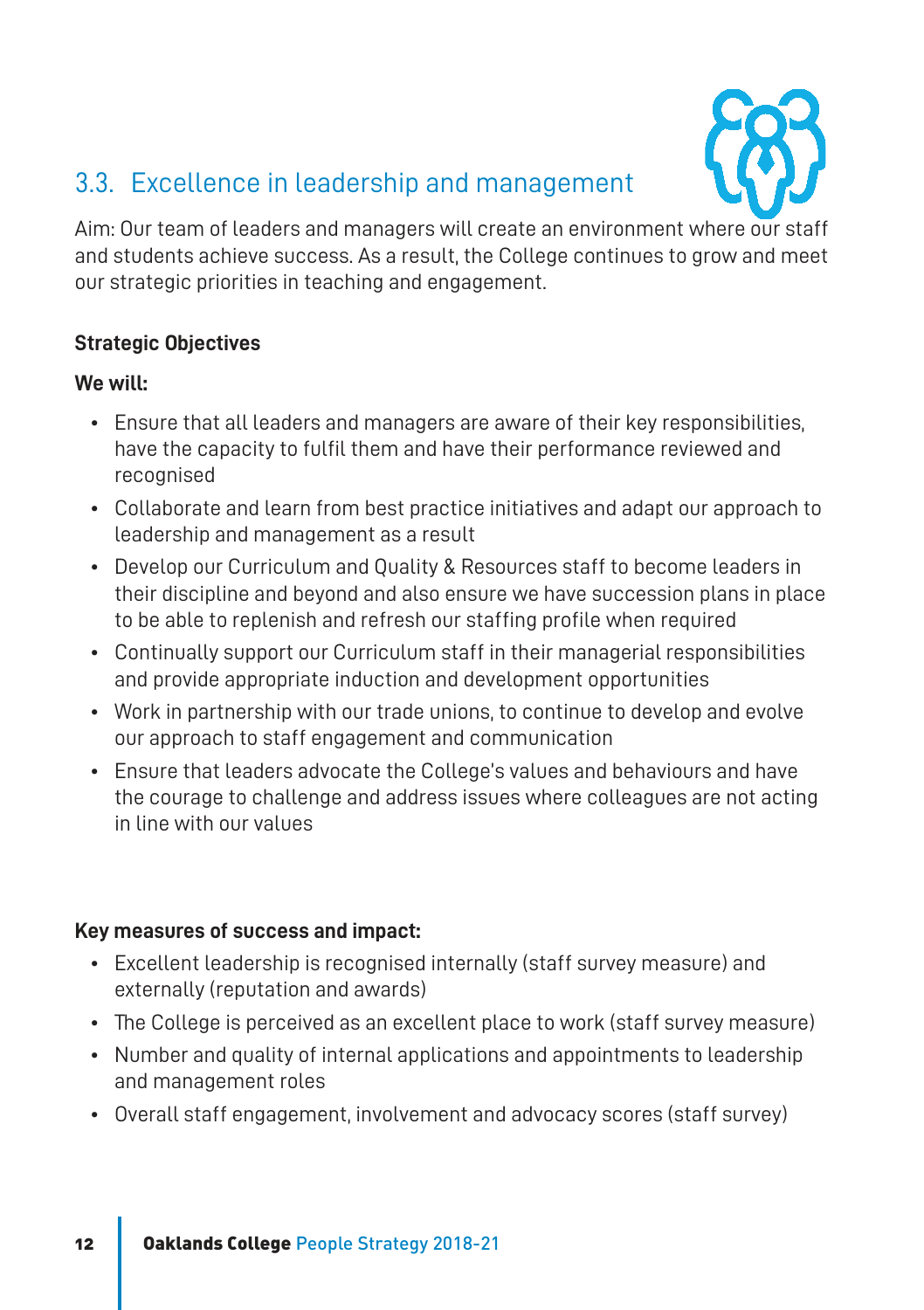## 3.4. Healthy working environment



Aim: Create a progressive, collaborative and healthy working environment which is conducive and beneficial to both the staff and student experience and beyond.

## **Strategic Objectives**

We will:

- Continually engage with and listen to all staff as the College develops and pursues its aspirations
- Actively support the health, wellbeing and safety of our staff and offer relevant interventions and services
- Foster a continuous improvement environment to help our staff grow and develop in a diverse and inclusive culture
- Make our staff feel valued, involved and fulfilled in the work that they do
- Enable leaders and managers to proactively assess and manage staff wellbeing and safety within their teams and beyond

- The College is perceived as an excellent place to work (staff survey measure)
- Attendance rates (including specific measures relating to workplace wellbeing at departmental level)
- Participation in wellbeing interventions
- Employee assistance programme and Occupational Health Services utilisation rates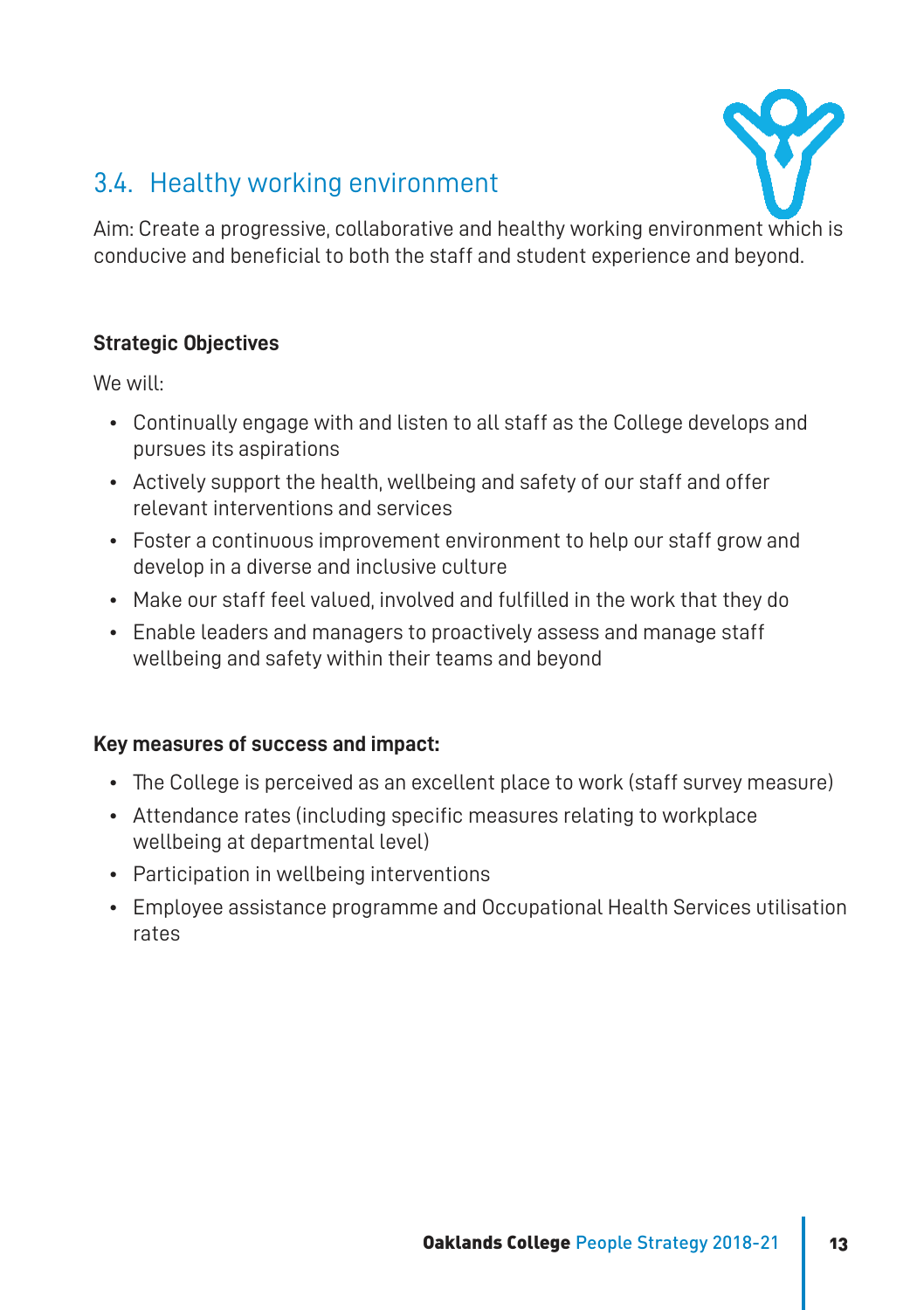## 4. Delivering the People Strategy

Our People Strategy is owned and delivered throughout the College and leaders and managers will play a key role in its delivery guided by the annual strategic planning process.

An annual implementation plan will be developed with specific objectives, activity and success measures. We will also develop our understanding of how the specific success measures contained within the People Strategy impact on our wider measures of institutional success (for example student satisfaction) to inform the annual implementation planning process.

The HR department will be aligned to assist our Curriculum and Quality & Resources departments in delivering their objectives that relate to the People Strategy outcomes.

Alongside the implementation of the People Strategy, the HR department will also continually ensure we get the basics right across the range of services we deliver and offer timely support, guidance and training to leaders and managers.

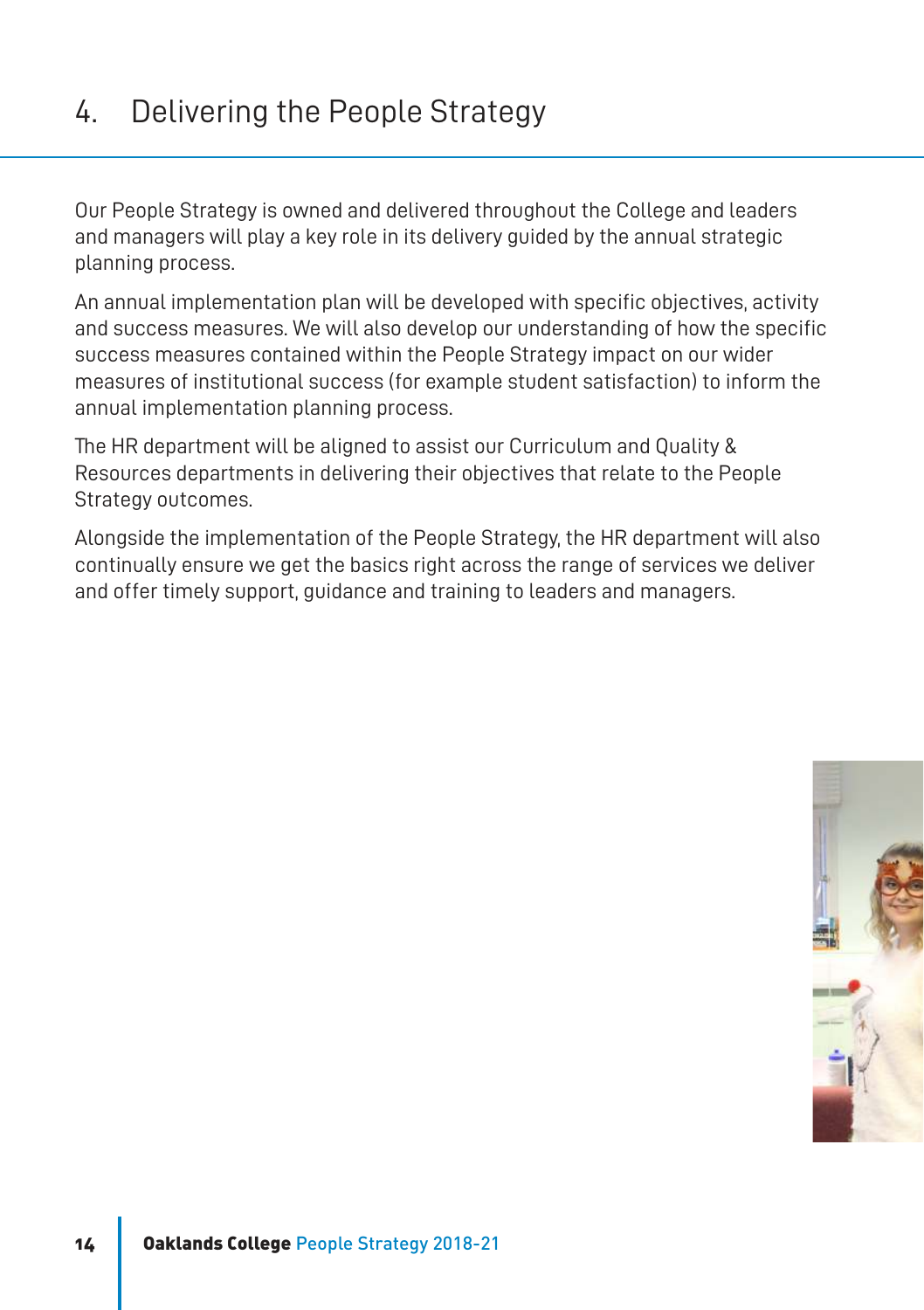